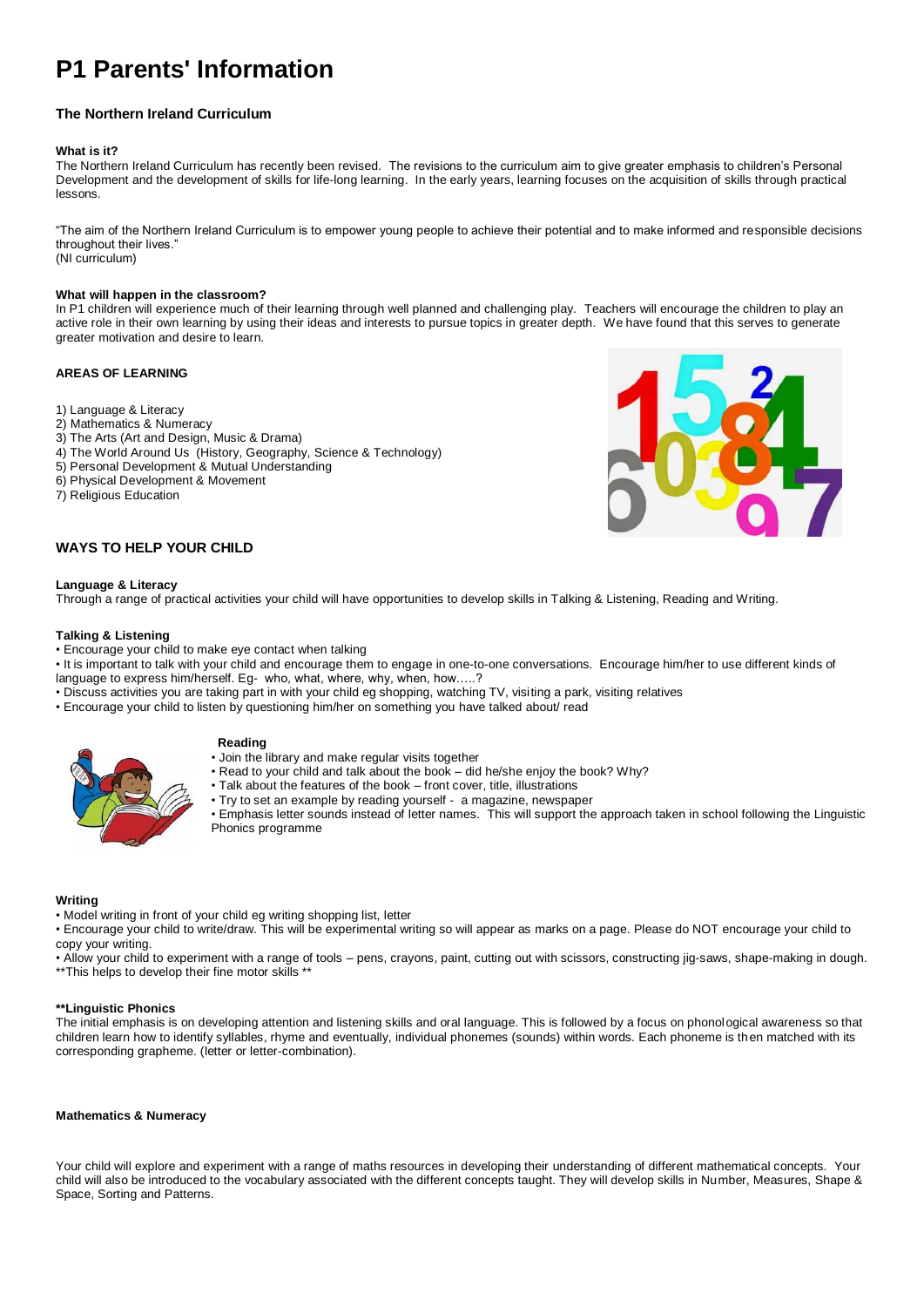## **Number**

• Sing number rhymes with your child eg 1,2 buckle my shoe, 1,2,3,4,5,once I caught a fish alive

• Talk about numbers in the environment, your child's age, number of the house

## **Measures**

- Discuss who is the tallest, who has the longest feet in the house.
- Which is heavier teddy or book?
- Chat with your child about nursery school encouraging them to sequence the day eg at nursery what did
- you do first? What did you do next?
- Talk about important times of the day morning, lunchtime, bedtime, cartoon time?

## **Shape and Space**

• Identify 2D shapes around them eg square, rectangle, circle, triangle

• Identify shapes around them that are the same eg tin of beans same as tin of soup. Sun same as a football.

## **Sorting**

- Ask your child to put all the red pencils together.
- Ask your child to set the dinner table- sort the knives and forks
- Ask your child to sort their toys. Encourage them to talk about the way they have sorted items



## **The Arts (Art and Design,Music & Drama)**

• Encourage your child to experiment with different art materials eg paint, pens, pencils, crayons, playdough • Play music in the house and encourage your child to sing and dance along to the songs.

## **The World Around Us (History, Geography, Science & Technology)**

In Newtownhamilton PS we aim to teach a broad and balanced curriculum which is achieved through a topic based approach. Children will complete 5 topics in the school year. We will try to inform of you of these as early in the school year as possible.

Through practical activities, experiments and educational visits, children will have opportunities to develop skills in:

- exploring, experimenting, comparing, identifying, sorting



- Chat about the different seasons and the changes around them eg colour of leaves on the trees
- Look at family photos and discuss how your child has grown up, how granny's hair has changed colour etc.
- Talk about different weather what happens to puddles when the sun comes out? What happens to snow
- when it starts to melt?

## **Personal Development & Mutual Understanding**





In Newtownhamilton PS we place great importance on developing the whole child. Pastoral care is at the core of all our teaching and filters through into all areas of learning. Through Circle Time, Show & Tell, whole class and group activities, your child will have opportunities to develop an understanding of : - themselves, their own thoughts and feelings and the importance of keeping healthy

- their relationships with family and friends, similarities and differences between other people and how to be a good citizen

- When reading stories, talk about the feelings of the characters
- Talk with your child about their likes, dislikes
- Talk about importance of personal hygiene- brushing teeth, washing face and hands etc.
- Encourage your child to share with siblings, friends



**Physical Development & Movement**

Your child will take part in PE lessons at least once a week which will give them the opportunity to develop skills in athletics, dance, games and gymnastics. In addition to this, they will have outdoor play 3 times each week allowing for further physical exercise and learning experiences.

• Play games which reinforce the importance of following rules

• Play ball games eg football, tennis, hockey.